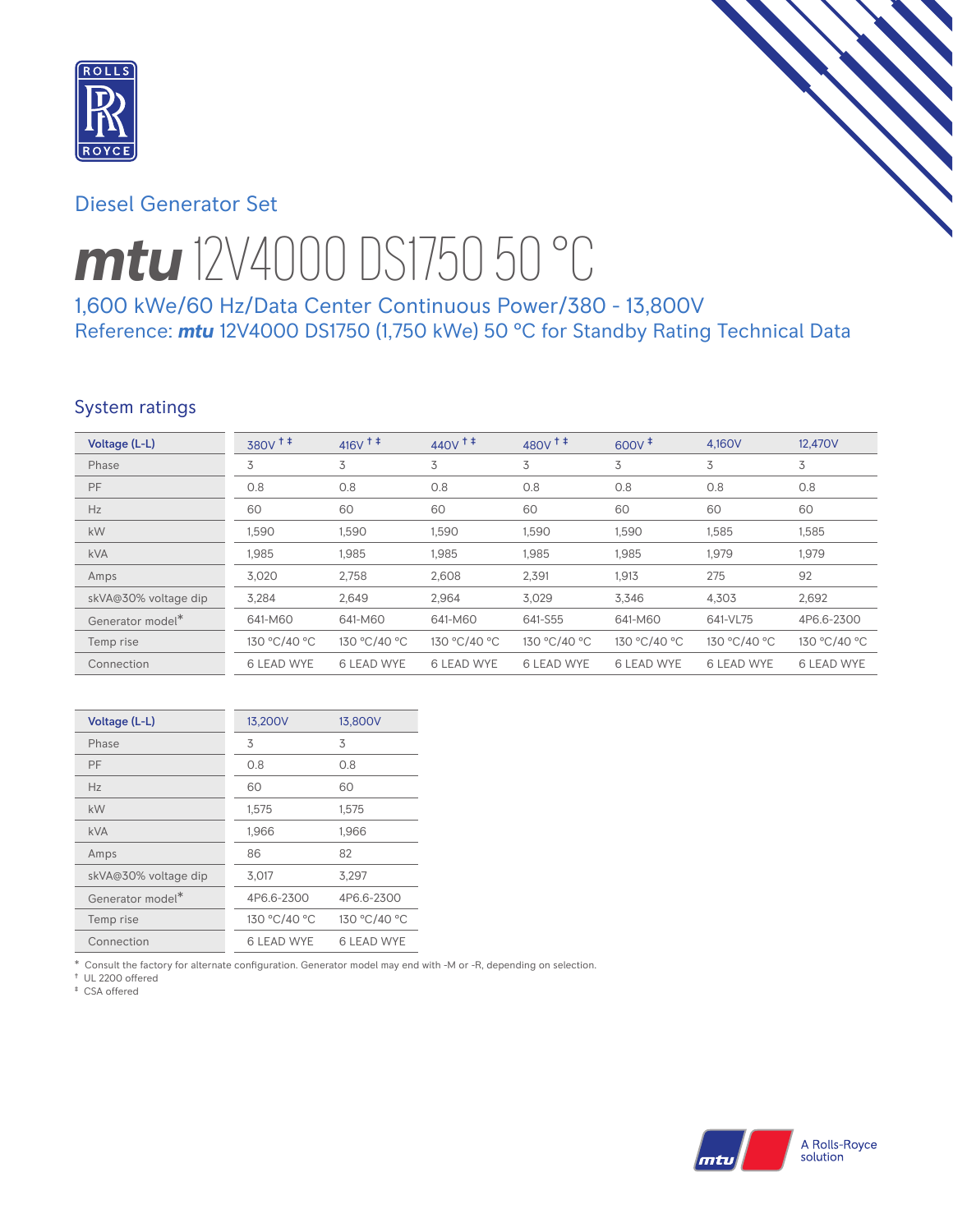## Certifications and standards

#### — Emissions

- EPA Tier 2 certified
- Generator set is designed and manufactured in facilities certified to standards ISO 9001:2008 and ISO 14001:200
- UL 2200 optional (refer to *System ratings* for availability)
- CSA optional (refer to *System ratings* for availability)
	- CSA C22.2 No. 100
	- CSA C22.2 No. 14

## Standard features \*

- Single source supplier
- Global product support
- Two (2) Year/3,000 Hour Basic Limited Warranty
- 12V4000 diesel engine
	- 57.2 liter displacement
	- Common rail fuel injection
- 4-cycle
- Complete range of accessories
- Cooling system
	- Integral set-mounted
	- Engine-driven fan
	- Fan belt auto-tensioner

# Standard equipment \*

#### Engine

- Air cleaners
- Oil pump
- Oil drain extension and shut-off valve
- Centrifugal oil filtration
- Closed crankcase ventilation
- Jacket water pump
- Inter cooler water pump
- Thermostats
- Blower fan and fan drive
- Radiator unit mounted
- Electric starting motor 24V
- Governor electronic isochronous
- Base structural steel
- SAE flywheel and bell housing
- Charging alternator 24V
- Battery box and cables
- Flexible fuel connectors
- Flexible exhaust connection
- EPA certified engine
- After-treatment ready DPF/SCR factory-supplied

#### Generator

- NEMA MG1, IEEE, and ANSI standards compliance for temperature rise and motor starting
- Sustained short circuit current of up to 300% of the rated current for up to 10 seconds
- Self-ventilated and drip-proof
- Superior voltage waveform
- Performance Assurance Certification (PAC)
	- Generator set tested to ISO 8528-5 for transient response
	- Verified product design, quality and performance integrity
	- All engine systems are prototype and factory tested
- Power rating
	- Accepts rated load in one step per NFPA 110
	- Permissible average power output during 24 hours of operation is approved up to 85%
- Generator
	- Brushless, rotating field generator
	- 2/3 pitch windings
	- Permanent Magnet Generator (PMG) supply to regulator
- 300% short circuit capability
- Digital control panel(s)
	- UL recognized, CSA certified, NFPA 110
	- Complete system metering
	- LCD display
- Digital, solid state, volts-per-hertz regulator
- Brushless alternator with brushless pilot exciter
- 4 pole, rotating field
- 1-bearing, sealed
- Flexible coupling
- Full amortisseur windings
- 125% rotor balancing
- 3-phase voltage sensing
- $\pm$  0.25% voltage regulation no load to full load
- 100% of rated load one step
- 5% maximum total harmonic distortion

#### Digital control panel(s)

- Digital metering
- Engine parameters
- Generator protection functions
- Engine protection
- CANBus ECU communications
- Windows®-based software
- Multilingual capability
- Communications to remote annunciator
- Programmable input and output contacts
- UL recognized, CSA certified, CE approved
- Event recording
- IP 54 front panel rating with integrated gasket
- NFPA 110 compatible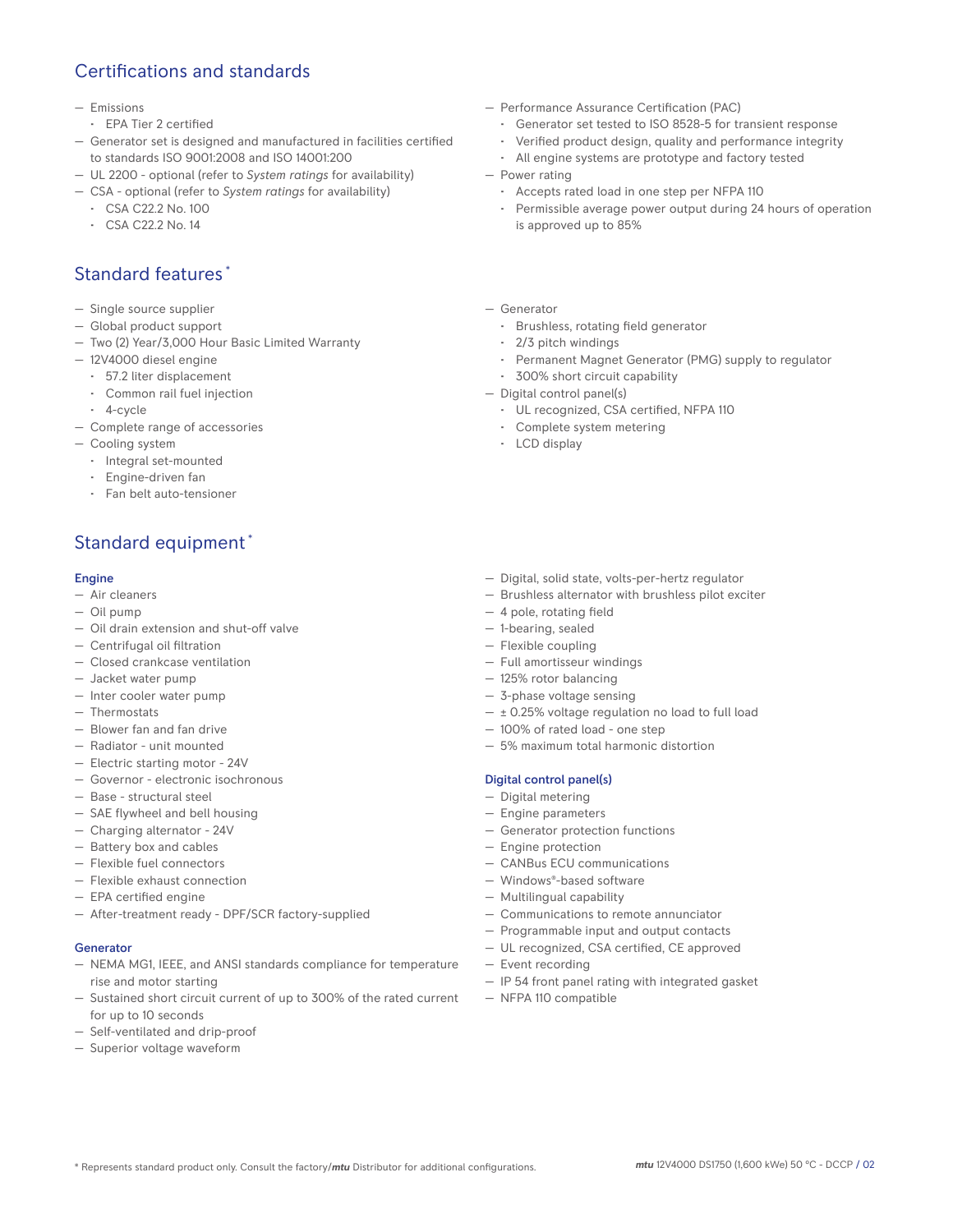# Application data

#### Engine

| mtu                           |
|-------------------------------|
| 12V4000G25S                   |
| 4-cycle                       |
| $12-V$                        |
| 57.2 (3,491)                  |
| 17 (6.69)                     |
| 21(8.27)                      |
| 16.5:1                        |
| 1,800                         |
| electronic isochronous (ADEC) |
| 1,745 (2,340)                 |
| ± 0.25%                       |
| dry                           |
|                               |
| 260 (68.7)                    |
| 160 (42.3)                    |
| 40 (10.6)                     |
| 693 (183)                     |
|                               |

#### Electrical

| Electric volts DC                                            | 24    |
|--------------------------------------------------------------|-------|
| Cold cranking amps under -17.8 $^{\circ}$ C (O $^{\circ}$ F) | 2.800 |
| Batteries: group size                                        | 8D    |
| Batteries: quantity                                          |       |
|                                                              |       |

#### Fuel system

| Fuel supply connection size    | #16 JIC $37^\circ$ female |
|--------------------------------|---------------------------|
|                                | 1" NPT adapter provided   |
| Fuel return connection size    | #16 JIC $37^\circ$ female |
|                                | 1" NPT adapter provided   |
| Maximum fuel lift: m (ft)      | 1(3)                      |
| Recommended fuel               | diesel #2                 |
| Total fuel flow: L/hr (gal/hr) | C/F                       |
|                                |                           |

#### Fuel consumption

| At 100% of power rating: L/hr (gal/hr) |  |
|----------------------------------------|--|
| At 75% of power rating: L/hr (gal/hr)  |  |
| At 50% of power rating: L/hr (gal/hr)  |  |
|                                        |  |

#### DEF consumption

| At 100% of power rating: L/hr (gal/hr)<br>At 75% of power rating: L/hr (gal/hr)<br>At 50% of power rating: L/hr (gal/hr) | 20.4(5.4)<br>15.2(4)<br>8.7(2.3) |
|--------------------------------------------------------------------------------------------------------------------------|----------------------------------|
| Cooling - radiator system                                                                                                |                                  |
| Ambient capacity of radiator: °C (°F)                                                                                    | 50 (122)                         |
| Maximum restriction of cooling air: intake                                                                               |                                  |
| and discharge side of radiator: kPa (in. H <sub>2</sub> O)                                                               | 0.12(0.5)                        |
| Water pump capacity: L/min (gpm)                                                                                         | 1.067(282)                       |
| After cooler pump capacity: L/min (gpm)                                                                                  | 583 (154)                        |
| Heat rejection to coolant: kW (BTUM)                                                                                     | 665 (37.818)                     |
| Heat rejection to after cooler: kW (BTUM)                                                                                | 550 (31,277)                     |
| Heat radiated to ambient: kW (BTUM)                                                                                      | 158 (8,985)                      |
| Heat radiated to ambient EGAT: kW (BTUM)                                                                                 | 110(6, 256)                      |
| Fan power: kW (hp)                                                                                                       | 82 (110)                         |
|                                                                                                                          |                                  |

#### Air requirements

| Aspirating: *m <sup>3</sup> /min (SCFM)                                                     | 168 (5,933)    |
|---------------------------------------------------------------------------------------------|----------------|
| Air flow required for radiator<br>cooled unit: *m <sup>3</sup> /min (SCFM)                  | 2,008 (70,945) |
| Remote cooled applications; air flow required for                                           |                |
| dissipation of radiated generator set heat for a                                            |                |
| maximum of 25 °F rise: *m <sup>3</sup> /min (SCFM)                                          | 569 (20,225)   |
| - With EGAT                                                                                 | 971 (34,507)   |
|                                                                                             |                |
| * Air density = 1.184 kg/m <sup>3</sup> (0.0739 lbm/ft <sup>3</sup> )                       |                |
| <b>Exhaust system</b>                                                                       |                |
| Gas temperature after turbo (continuous power): °C (°F)                                     | 425 (797)      |
| Gas temperature after EGAT (continuous power): °C (°F)<br>Gas volume at exhaust temperature | 400 (752)      |
| (continuous power): m <sup>3</sup> /min (CFM)                                               | 396 (13,985)   |
| Maximum allowable back pressure: kPa (in. H <sub>2</sub> 0)                                 |                |
| - After EGAT                                                                                | 4(16.1)        |
| - Total (after engine)                                                                      | 20.5 (82.4)    |
|                                                                                             |                |
| Emission reducing agent system (DEF)*                                                       |                |
| Pressure (Pmin) at customer interface (pre-feed                                             |                |
| module), minimum: kPa (in. H <sub>2</sub> O)                                                | 60 (241)       |
| Pressure (Pmax) at customer interface (pre-feed                                             |                |
| module), maximum: kPa (in. H <sub>2</sub> O)                                                | 150 (603)      |
| Volume flow (Vmin) at customer interface                                                    |                |
| (pre-feed module), minimum: L/min (qpm)                                                     | 1.5(4)         |
| Volume flow (Vmax) at customer interface                                                    |                |
| (pre-feed module), maximum: L/min (gpm)                                                     | 2(.53)         |
| Temperature of reducing agent (RA) feed line,<br>maximum: °C (°F)                           | 45 (113)       |
| Pressure of DEF return line, maximum: kPa (in. H <sub>2</sub> 0)                            | 150 (603)      |
| Volume flow of return line (Vmax), maximum:                                                 |                |
| $L/min$ (gpm)                                                                               | 2(.53)         |
| Temperature of reducing agent (RA) return line                                              |                |
| (at Tmax feed line), maximum: °C (°F)                                                       | 60 (140)       |
| Height of module frame (distributor unit DU) above                                          |                |
| pre-feed module (PFM), maximum: m (ft)                                                      | 5(25)          |
| Height of pre-feed module (PFM) above tank,                                                 |                |
| maximum: m(ft)                                                                              | 3(15)          |
|                                                                                             |                |

\* For additional System Information, refer to:

- Assembly Instructions M060807

- Operation Manual MS15065

424 (112) 317 (84) 226 (60)